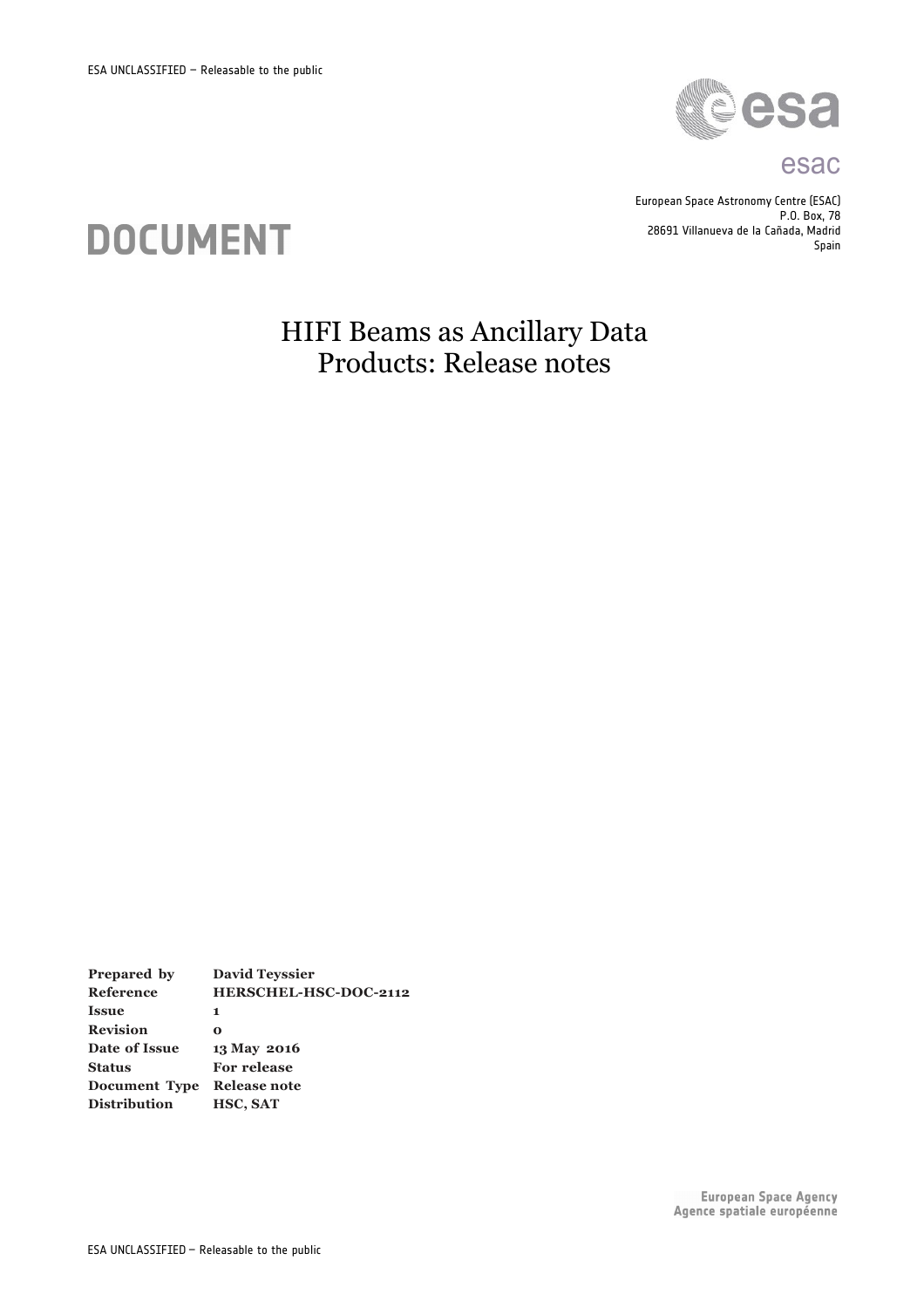

# **APPROVAL**

| Title HIFI Beams as Ancillary Data Products: Release notes |                  |  |  |
|------------------------------------------------------------|------------------|--|--|
| Issue 1                                                    | Revision o       |  |  |
| Authors D. Teyssier                                        | Date 13 May 2016 |  |  |
| Approved by: P. Garcia-Lario                               | Date             |  |  |
|                                                            |                  |  |  |

# **CHANGE LOG**

| Reason for change         | Draft Issue Revision |   | Date        |
|---------------------------|----------------------|---|-------------|
| First version of document | 1                    | Ю | 13 May 2016 |
|                           |                      |   |             |
|                           |                      |   |             |
|                           |                      |   |             |
|                           |                      |   |             |
|                           |                      |   |             |
|                           |                      |   |             |
|                           |                      |   |             |
|                           |                      |   |             |
|                           |                      |   |             |
|                           |                      |   |             |
|                           |                      |   |             |
|                           |                      |   |             |
|                           |                      |   |             |
|                           |                      |   |             |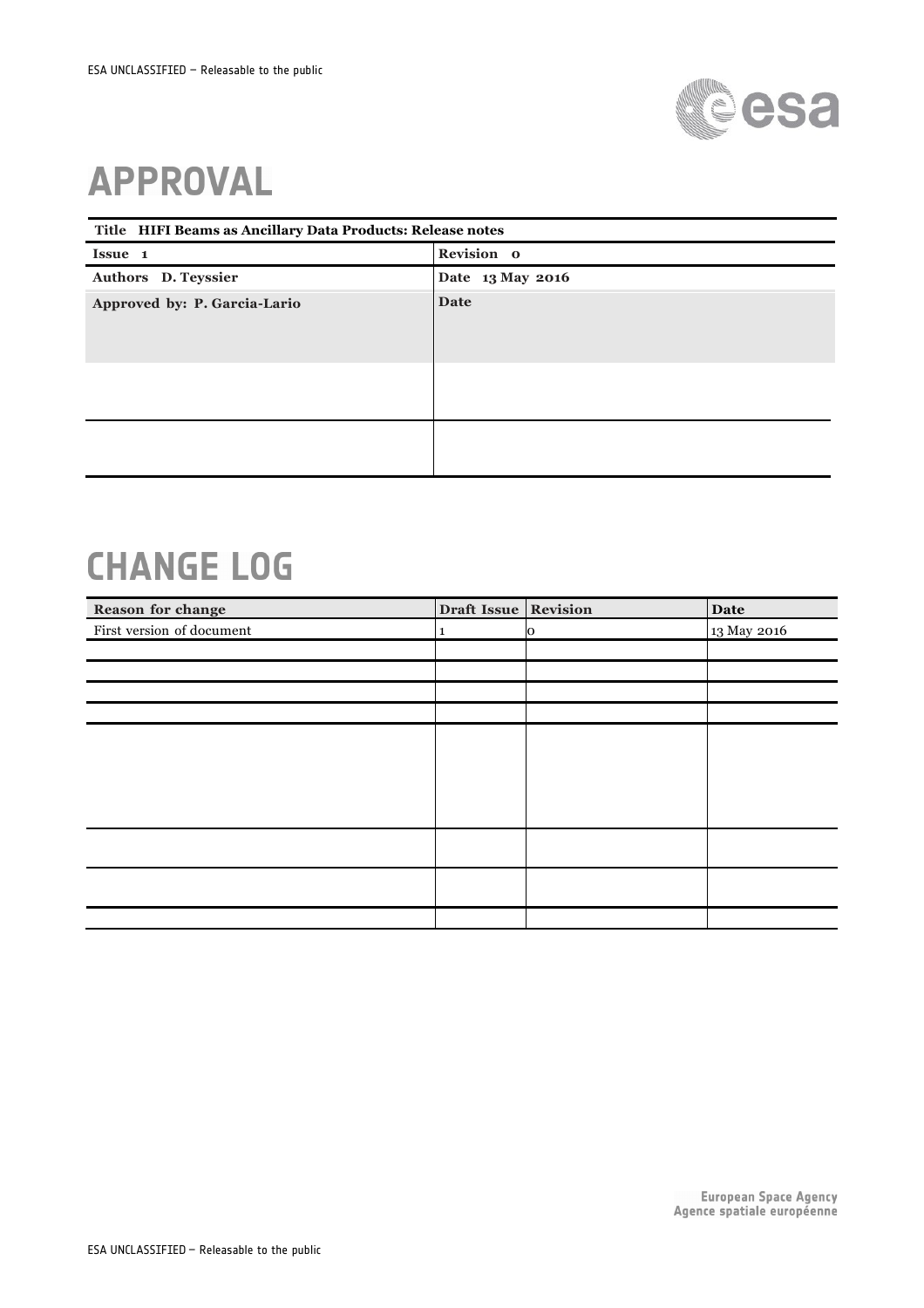

### **Table of Contents**

| $2^{\circ}$ |     |  |
|-------------|-----|--|
|             |     |  |
|             | 2.1 |  |
|             |     |  |
|             |     |  |
|             |     |  |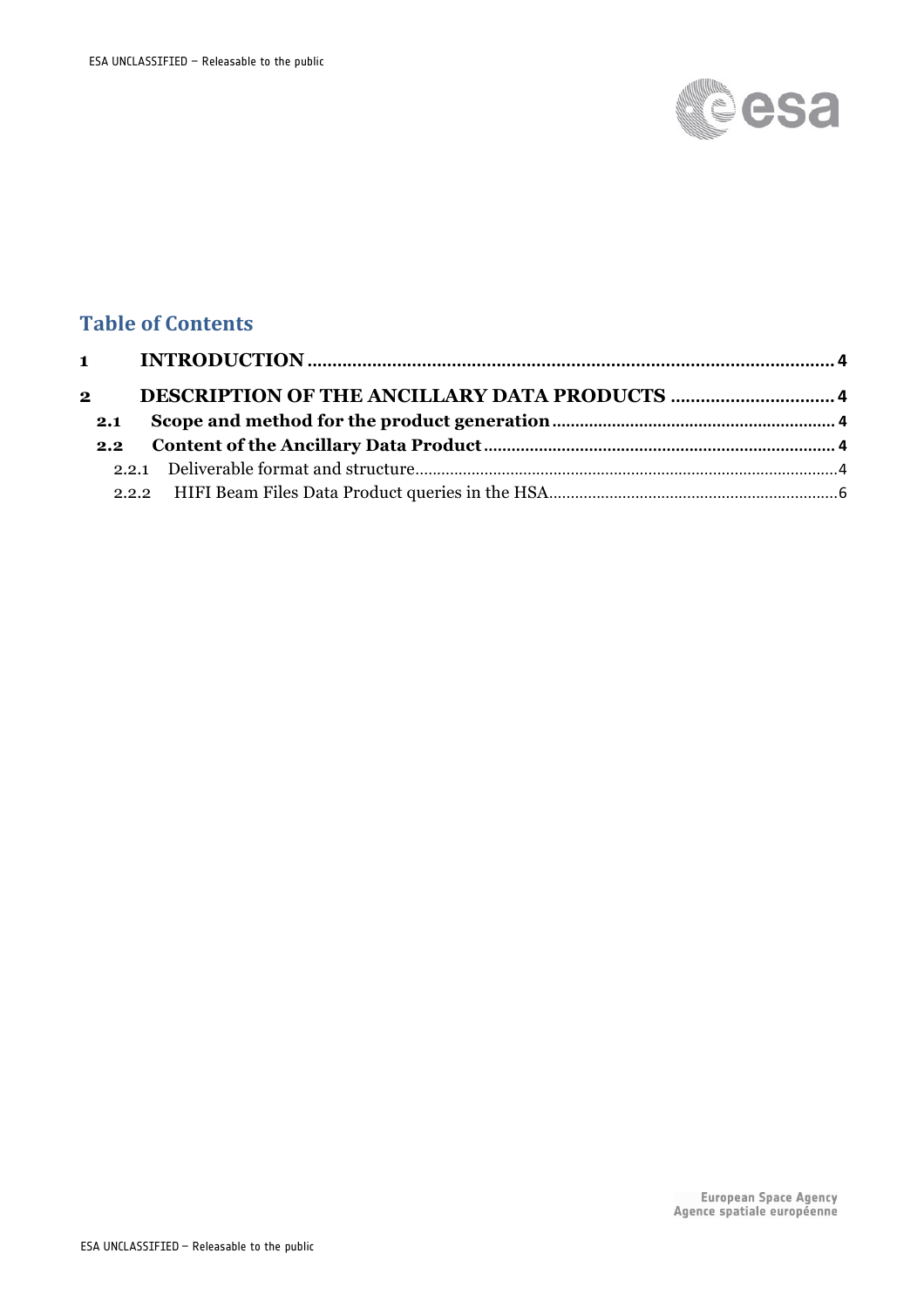#### **1 INTRODUCTION**

This Ancillary Data Product archive contains the information about the HIFI beam patterns, based on observations in-flight on Mars, and an optical model representative of the Herschel telescope, including obscuration, truncation, and measured wave-front errors. The corresponding files provide the most accurate representation of the optical coupling of the HIFI detector beams to the sky.

#### **2 DESCRIPTION OF THE ANCILLARY DATA PRODUCTS**

#### **2.1 Scope and method for the product generation**

The details on the generation of the HIFI beam pattern files is best described in the official HIFI beam release note document released in 2014 together with the corresponding files. This note can be found on the Herschel Science Centre web pages – see http://herschel.esac.esa.int/twiki/pub/Public/HifiDocsEditableTable/HifiBeamReleaseNote **Sep2014.pdf.** For the convenience of users, this document is actually also contained in the Ancillary Data Product archive containing the beam files themselves (see next Section).

Further details can also be found in the PhD thesis manuscript of Dr. W. Jellema – see http://www.rug.nl/research/portal/en/publications/optical-design-and-performanceverification-of-herschelhifi%2824e22068-b3ba-45d9-b72b-503e951b193f%29.html.

### **2.2 Content of the Ancillary Data Product**

#### **2.2.1 Deliverable format and structure**

The beam models are provided for each of the 14 HIFI mixers (7 mixer bands in 2 polarisations), and at two spot frequencies for each mixer band (called "a" and "b" in the following). In total, the Ancillary Data Product archive contains 28 files named HIFI Beam <br/>band><pol><freqspot>.fits.gz, where <br/>band> is the mixer band (between 1 and 7),  $\text{spol} >$  is either H or V, and  $\text{Steqspot} >$  is a or b. Each of those files is about 27 Mb (compressed) in size. Within each of them, the following extensions are present:

• PrimaryImage: the 2-D beam pattern, given as 2705 x 2705 pixel arrays. The spatial resolution of the beam models scatters around 18 points per Half Power Beam Width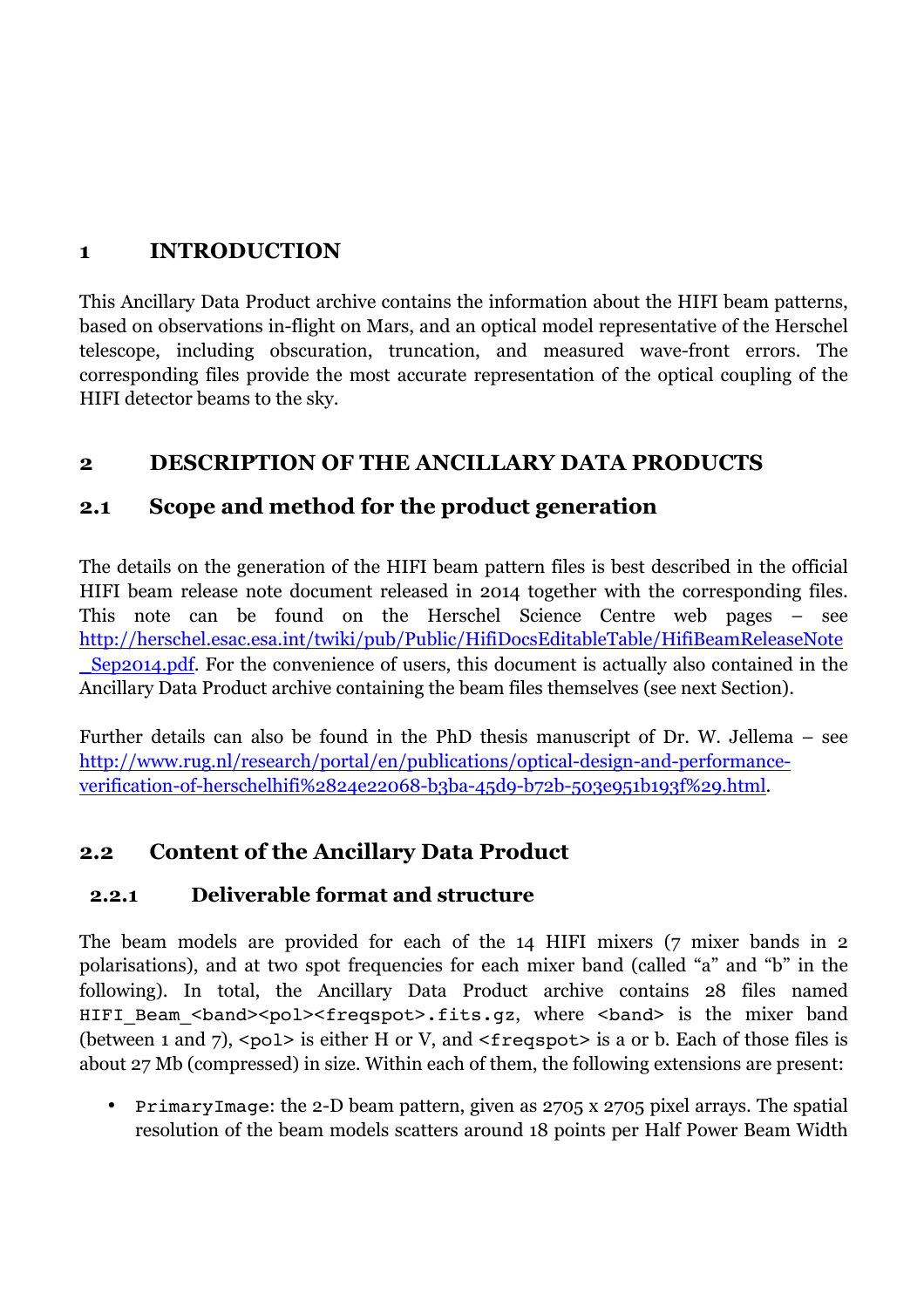

(HPBW), covering a square spatial range from roughly  $-75$  to  $+75$  HPBW. Figure 1 illustrates such a pattern for two extreme frequency spots of the HIFI range

- Azimuthally averaged beam profile: the azimuthal average of the above 2-D beam patterns, offering a 1-D beam profile. Examples of such profiles are illustrated in Figure 2
- Encircled Energy Fraction (EEF): the encircled energy fraction encompassed by the beam as a function of the radial distance from the beam centre. Examples of such profiles are illustrated in Figure 3



Figure 1: Two sample beam shapes: band 1 in polarization H at 520.5 GHz; band 7 in polarisation H at 1847.5 GHz (files HIFI\_Beam\_1Ha.fits and HIFI Beam 7Vb.fits, respectively). The beam intensity is color-coded (in dB), normalized to unity (0 dB) at the centre. We show here the central 541 pixels out of 2705, i.e., the complete beam models are larger than what's depicted here



Figure 2: 1-D azimuthally-averaged beam profiles for the same band and frequencies as Fig. 1

**European Space Agency** Agence spatiale européenne